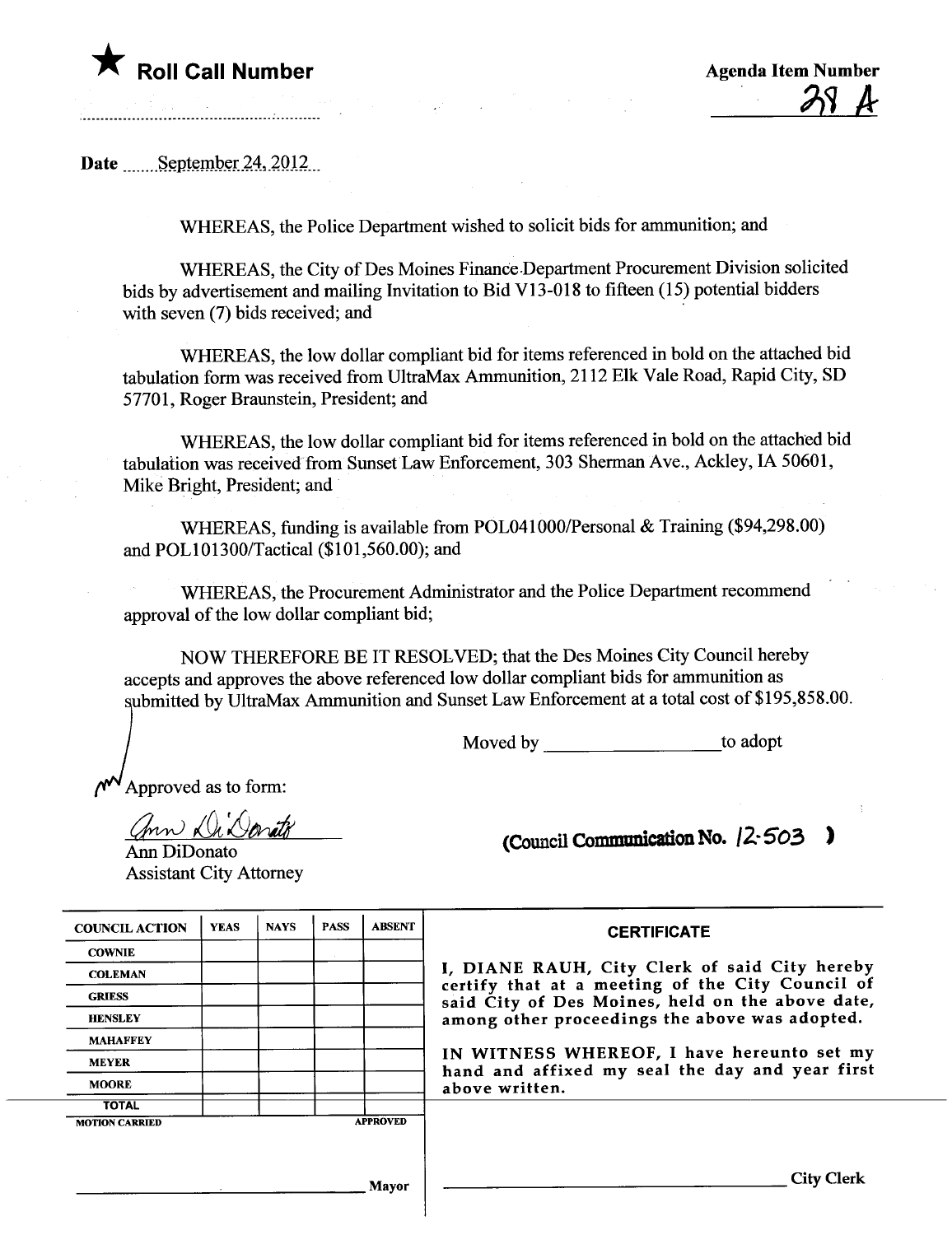|                                                               |                                                                                                                                                                                                                                                                                                                                                                                                                |                                                                                                      |                                                                                                               |                                                    | CITY OF DES MOINES - DEPARTMENT OF FINANCE - PURCHASING DIVISION                       |                                                                                              |                                                         |                               |  |
|---------------------------------------------------------------|----------------------------------------------------------------------------------------------------------------------------------------------------------------------------------------------------------------------------------------------------------------------------------------------------------------------------------------------------------------------------------------------------------------|------------------------------------------------------------------------------------------------------|---------------------------------------------------------------------------------------------------------------|----------------------------------------------------|----------------------------------------------------------------------------------------|----------------------------------------------------------------------------------------------|---------------------------------------------------------|-------------------------------|--|
|                                                               |                                                                                                                                                                                                                                                                                                                                                                                                                | Ammunition                                                                                           |                                                                                                               | Police Department                                  |                                                                                        | <b>Bid No. V13-018</b>                                                                       |                                                         |                               |  |
|                                                               |                                                                                                                                                                                                                                                                                                                                                                                                                | /28/12<br>Opened: 08                                                                                 |                                                                                                               | Opened by: mv                                      |                                                                                        | Req. #26816                                                                                  |                                                         |                               |  |
| Delivery:<br><b>Address</b><br>Terms<br>Bidder<br>ë<br>P<br>ξ |                                                                                                                                                                                                                                                                                                                                                                                                                | Rapid City, SD 57701<br><b>Ultramax Ammunition</b><br>2112 El Vale Road<br>90 days<br>Net 30         |                                                                                                               |                                                    | Matre Arms & Ammunition<br>216 Walnut Street, PO Box 465<br>Seven Mile, OH 45062<br>v, | Rockford, IL 61105<br>TJ Conevera's, Inc.<br>PO Box 1316<br>Destination<br>30 days<br>Net 30 | St. Paul, MN 55114<br>30 - 120 days<br>Keeprs<br>Net 30 | 1055 Westgate Drive Suite 160 |  |
|                                                               | 100 Rounds .25 Caliber, Automatic, 35 Grain<br>100 Rounds .32 Caliber, Automatic, 60 Grain<br>4000 Rounds .380 Caliber, Automatic, 90 Grain<br>450 Rounds .38 Calibert +P, 135 Grain<br>Duty Ammunition<br>50 Rounds 22 Caliber, CCI Velocitor, 40 Grain<br>7350 Rounds 9mm, 147 Grain<br>8350 Rounds .40 Caliber, 180 Grain<br>17,350 Rounds .45 Caliber, 230 Grain<br>2350 Rounds .45 Caliber GAP, 200 Grain | \$384.00<br>\$299.00<br>\$319.00<br>\$329.00<br>\$384.00<br>\$39.10<br>\$61.25<br>\$62.75<br>\$14.00 | \$1,196.00<br>\$2,344.65<br>\$2,747.15<br>\$6,662.40<br>\$175.95<br>\$902.50<br>\$61.25<br>\$62.75<br>\$14.00 | \$565.00<br>\$395.00<br>\$400.00<br>\$525.00       | \$2,100.00<br>\$2,903.25<br>\$3,340.00<br>\$254.25                                     |                                                                                              |                                                         |                               |  |
| Shot Gun Ammunition<br><b>Make/Model</b>                      | 9350 Rounds 00 Buckshot, 8 Pellet<br>6750 Rounds Slug, 1 ounce, Low Recoil<br>1100 Rounds Birdshot, 7 1/2 or 8 Shot                                                                                                                                                                                                                                                                                            | \$380.00<br>\$444.00<br>\$212.00                                                                     | \$3,553.00<br>\$2,997.00<br>\$233.20                                                                          | FIOCCHI/12GT75<br>\$600.00<br>\$640.00<br>\$276.00 | \$5,610.00<br>\$4,320.00<br>\$303.60                                                   |                                                                                              | Fed TG121<br>\$238.90                                   | \$2,627.90                    |  |
| <b>Practice Ammunition</b>                                    | 3400 Rounds .38 Caliber, 158 Grain<br>72,850 Rounds 9mm, 147 Grain, TMJ<br>124,100 Rounds .40 Caliber, 180 Grain, TMJ<br>179,050 Rounds .45 Caliber, 230 Grain                                                                                                                                                                                                                                                 | \$188.00<br>\$219.00<br>\$233.00<br>\$206.00                                                         | \$13,695.80<br>\$27,177.90<br>\$41,718.65<br>\$700.40                                                         | \$300.00<br>\$285.00<br>\$318.00<br>\$390.00       | \$20,762.00<br>\$38,222.80<br>\$68,397.10<br>\$1,020.00                                |                                                                                              |                                                         |                               |  |
|                                                               | <b>Practice Ammunition - Winchester Winclean</b><br>20,400 Rounds .45 Caliber GAP, 230 Grain                                                                                                                                                                                                                                                                                                                   | \$239.00                                                                                             | \$4,875.60                                                                                                    |                                                    |                                                                                        |                                                                                              | \$378.90                                                | \$7,729.56                    |  |
| Pistol Ammunition<br>Make/Model                               | 10,000 Rounds .38 Speical, 158 Grain                                                                                                                                                                                                                                                                                                                                                                           | \$259.00<br>FED GM38A                                                                                | \$2,590.00                                                                                                    |                                                    |                                                                                        |                                                                                              |                                                         |                               |  |
| Rifle Ammunition                                              | 140,000 Rounds .223 Caliber 55 Grain Practice<br>49,500 Rounds .223 Caliber 64 Grain BTHP<br>20,800 Rounds .308 Caliber 168 Grain BTHp Hornady A-Max TAP<br>Precision Ammo Stock #80965                                                                                                                                                                                                                        | \$284.00<br>\$522.00<br>\$662.00                                                                     | \$39,760.00<br>\$25,839.00<br>\$13,769.60                                                                     | \$280.00<br>\$625.00<br>\$895.00                   | \$39,200.00<br>\$30,937.50<br>\$18,616.00                                              | \$19,240.00<br>\$925.00                                                                      |                                                         |                               |  |
|                                                               |                                                                                                                                                                                                                                                                                                                                                                                                                |                                                                                                      |                                                                                                               |                                                    |                                                                                        |                                                                                              |                                                         |                               |  |
|                                                               |                                                                                                                                                                                                                                                                                                                                                                                                                |                                                                                                      |                                                                                                               |                                                    |                                                                                        |                                                                                              |                                                         |                               |  |
|                                                               |                                                                                                                                                                                                                                                                                                                                                                                                                |                                                                                                      |                                                                                                               |                                                    |                                                                                        |                                                                                              |                                                         |                               |  |